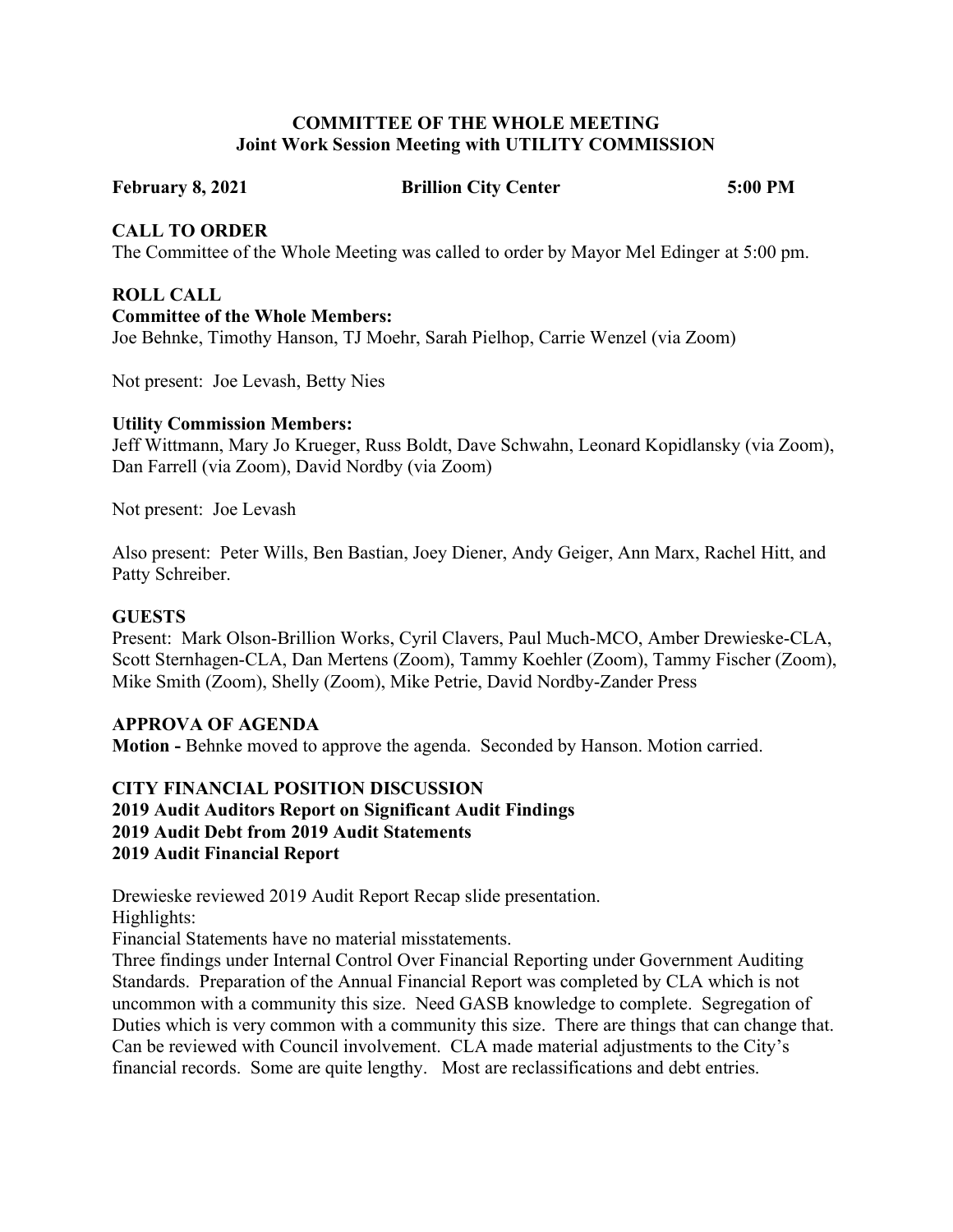General Fund – Fund Balance Composition was reviewed.

The General Fund Minimum Fund Balance Policy is set by Council. City of Brillion's minimum fund balance is set at 25% of the subsequent year's budget (or 3 months of the year's spending). This is defined as how much is in savings based on how much is spent per year. The City of Brillion's position on 12/31/2019 was 8%. Sternhagen explained his recommendation is 15% low end with a good area being 20% - 25%. Considerations that go into setting the Minimum Fund Balance Policy is timing of Cash Flow, long-term projects and how they will be funded, and expected expenditures down the road. It may take 4-5 years to get back to 2015 Fund Balance level.

Summary of Long-Term Obligation was broken down by bond, notes, State Trust Fund loans, business debt. On December 31, 2019 City of Brillion had \$9.4 million of debt in governmental activities and \$3.6 million in business-type activities. General obligation debt is part of the legal debt margin calculation. Currently levying for all principal and interest for GO debt that is not TID related or Utility. Amount levied includes the short-term borrow notes for the City Center and Fire Truck.

Options: work with Ehlers to restructure some utility debt, pay off some of the small debt items, pay down some TIF debt with TID's that are performing well.

The Legal Debt Margin is 5% of the equalized valuation of the City. Current limit on 12/31/2019 is 11,382,505. The legal margin for new debt is \$2,633,975.

Evaluate where the City of Brillion is and where the City wants to be.

There were no new Revenue Bonds in 2020. As of 12/31/2018 there is \$2.8 million in Revenue Bonds. This is where you recover through your water and sewer rates. Want to make sure this is properly allocated and accounted for. Revenue Bonds financed Capital Improvements over the years. Moving from a GO Bond to a Revenue Bond does not remove the debt, changes it in different ways.

Capital Improvements Fund intent was to fund capital purchases. The fund balance has decreased substantially.

Special Assessments are vital to infrastructure repair. At the end of 2019 there were approximately \$250,000 in outstanding special assessments. Current tracking is done using excel. It has been the recommendation to purchase the software module. This gives a more accurate real time tracking.

Tax Increment District information was reviewed.

Both Water and Sewer are generating operating income. Water has no operating cash and ultimately borrowing from Sewer. Water has approximately \$500,000 in restricted cash. Sewer is very healthy. City should consider a water rate increase in 2021. May need to evaluate another water rate increase for 2023 and 2024 anticipated projects. At this time any future projects in Water will require borrowing. Both Simplified and Full Water Rate increases were discussed. Currently Ehlers completes the rate case study. CLA has the data. It makes more sense to have CLA complete the water rate study going forward. CLA is currently completing this for other communities. At this point it was suggested not to do anything until the 2020 PCS report is finished.

Olson questioned if the management came back to Council on how the items identified will be addressed. Olson suggested this be put in to place. Wills explained this is a function of why we are having this work session. Drewieske explained the Council should come up with where they want to be in 3-5 years. City has to make a decision on how we get there.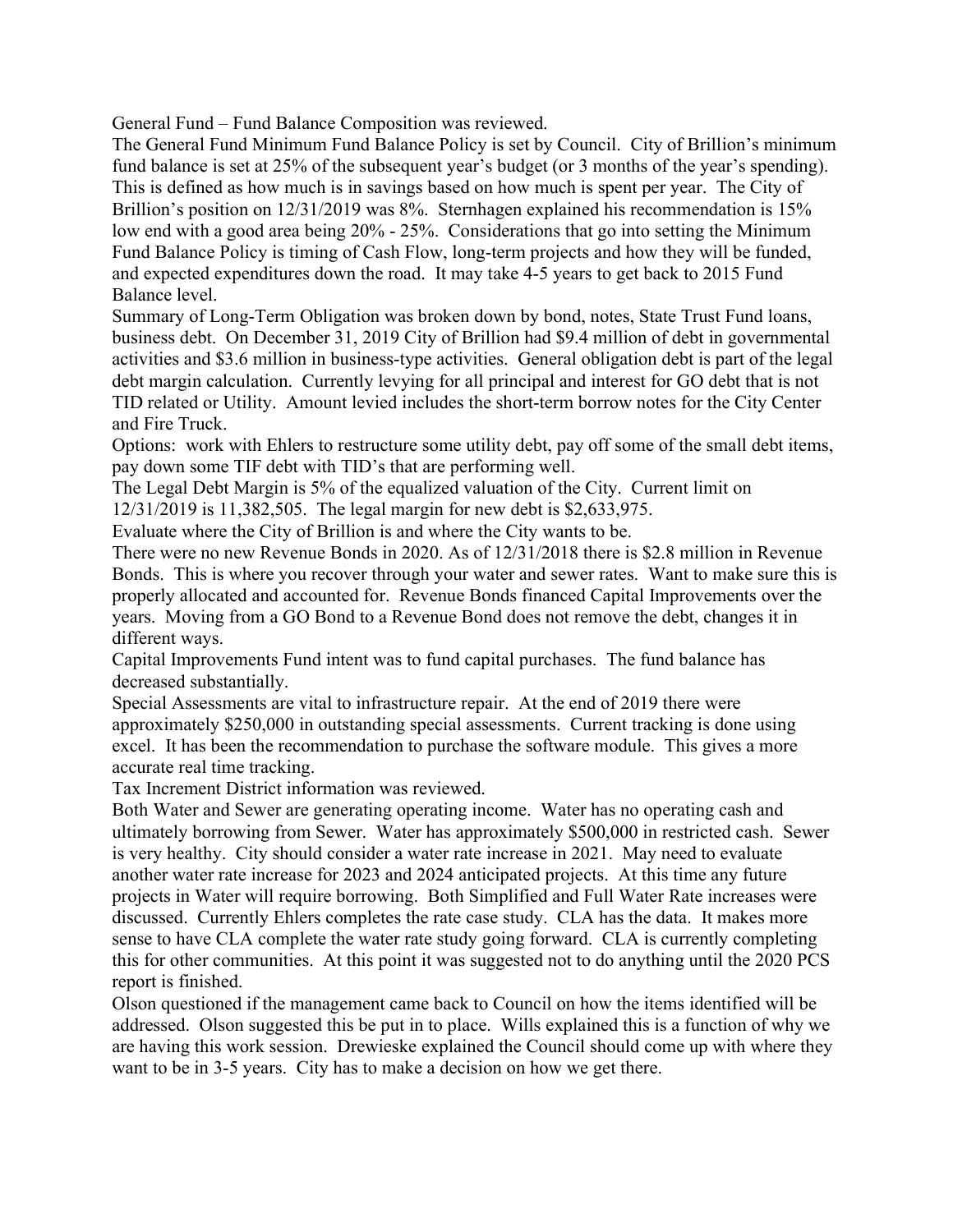Petrie questioned the omitted Management Discussion Analysis required by GASB. It was explained a community of Brillion's size normally does not have this included. CLA puts financial data on the Management Letter. Also explained, how WRS funds the pension is a required line item. In 2020 it is an asset. This is purely a non-cash item.

Drewieske summarized the importance of these numbers. She will be here again in when 2020 information is complete. Using the software to its fullest capability is important for sharing good data with the Council. There are items on the report that have been called out sometimes  $3 - 4 - 5$ years in a row. Segregation of duties will not be gotten rid of.

Every community is different. The concerns are different as well. Have to figure out what is best for Billion. Still feeling the effects from the closing of Brillion Iron Works.

The City needs to come up with a plan, needs to communicate it so everyone is on the same page, come up with the best policies and procedures for Brillion.

# City of Brillion Deferred Special Assessments

Wills reviewed deferred Special Assessments. Will have to consult the City Attorney regarding property owners that have deceased during the deferral period. This is being brought forward as an awareness. This will need to be addressed in a future meeting. There was a request to come up with who was on Council in 2005. (RE05-02)

# Delinquent Personal Property Tax List

Personal Property Taxes became delinquent on February 2, 2021. It is the City responsibility to collect. Interest of 1% per month will accrued on any unpaid balances until payment is made in full. This goes back to implementing policies and procedures and have a tracking system. If an account becomes uncollectable the Council needs to take action. There are options available through the Department of Revenue for collection.

# Discussion on Policy & Procedures to implement to address financial position

Wills is taking recommendations from Drewieske and similar municipalities in terms of ways for improving our policies and procedures with regards to separation of duties, minimum fund balance, borrowing and getting back on track. One thought was separating out a Finance Committee.

Pielhop questioned if the Utility budget was approved. Geiger not at this time. Wills explained the General Budget has been approved to in a sense the Utility budget is already locked into the budget. Need to come back with a short-term plan, as well as, an inter-year budget amendment.

### Discussion on available Revenue sources to address financial position

Large industrial customer over reported personal property tax by approximately \$17 million. This has a \$497,000 impact to the tax budget. The company has paid \$86,000 of the amount owed. The Department of Revenue has instructed Brillion to pay, by next Monday, Brillion School District, Fox Valley Technical College and Calumet County as though the full amount was received. Wills had discussion with the company and they are considering paying the